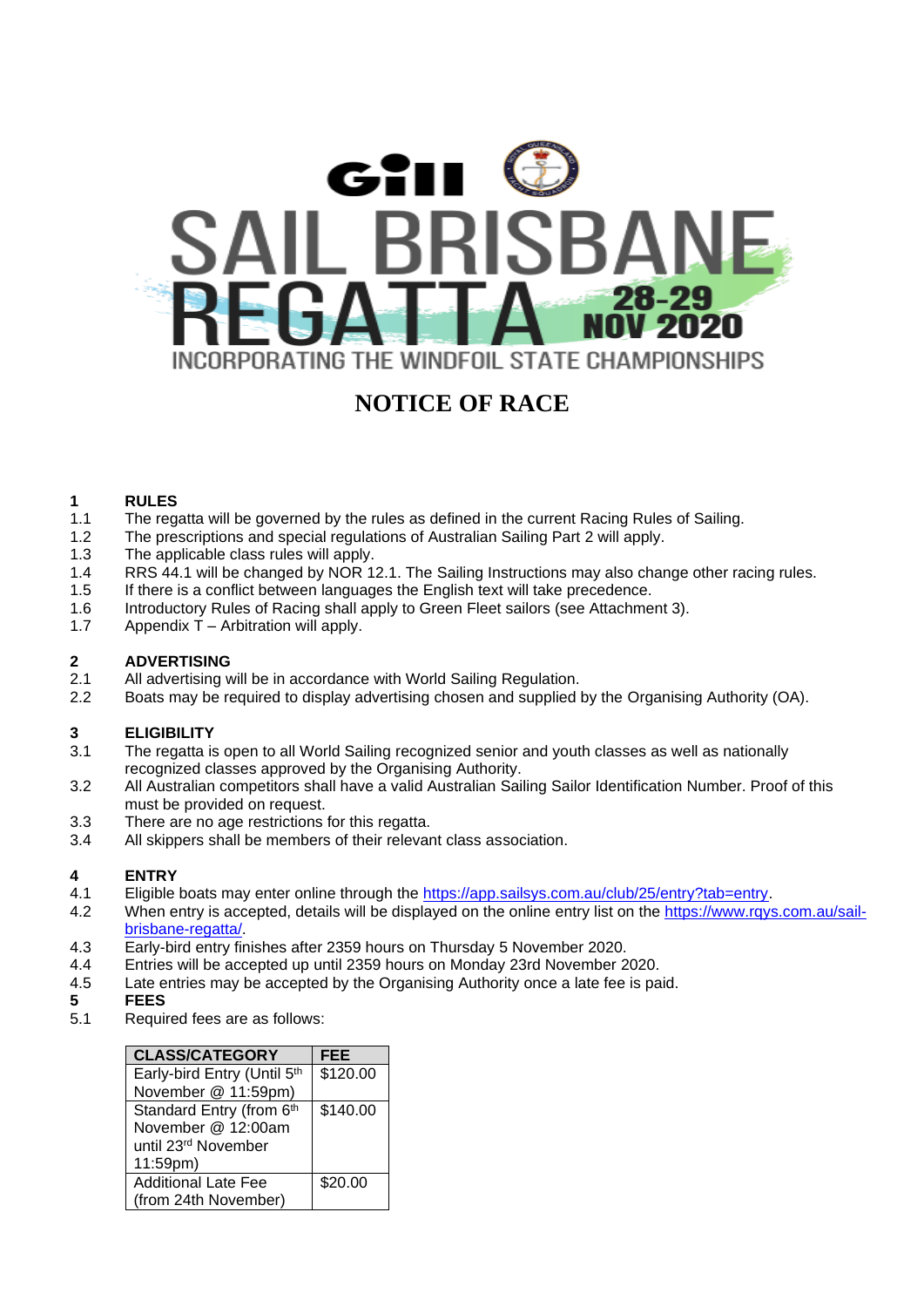

5.2 Entries cancelled in the fortnight preceding the event will not be refunded. If cancellation occurs prior to this date 75% of the entry fee will be refunded upon receipt of a written request.

#### **6 INDICATIVE CLASSES AND SUB-EVENTS**

- 6.1 All off the beach classes are invited to compete.<br>6.2 A division shall be constituted once five (5) entri-
- 6.2 A division shall be constituted once five (5) entries are received. The Organising Authority may elect to run a mixed class division based on the suitability of the entries.
- 6.3 The Windfoil Queensland State Championship will coincide with the Sail Brisbane Regatta.

#### **7 SCHEDULE**

| <b>DATE</b>                  | <b>EVENT</b>                                      | <b>FIRST WARNING</b>  |
|------------------------------|---------------------------------------------------|-----------------------|
|                              |                                                   | <b>SIGNAL or TIME</b> |
| Saturday 28 November<br>2020 | <b>Charlie Briefing</b>                           | $8:00$ AM             |
|                              | Charlie First Warning Signal                      | 9:00 AM               |
|                              | <b>Bravo Briefing</b>                             | 12:00 PM              |
|                              | <b>Bravo First Warning Signal</b>                 | 1:00 PM               |
|                              | Alpha First Warning Signal                        | 1:00 PM               |
|                              | Competitor BBQ and Daily Prizes for "Boats of the | After Racing          |
|                              | Dav"                                              |                       |
| Sunday 29 November<br>2020   | Charlie First Warning Signal                      | 9:00 AM               |
|                              | <b>Bravo First Warning Signal</b>                 | $1:00$ PM             |
|                              | Alpha First Warning Signal                        | 1:00 PM               |
|                              | <b>Presentation and Daily Prizes</b>              | After Racing          |

#### **8 MEASUREMENTS**

- 8.1 Each boat shall hold a valid measurement certificate as per their class rules.
- 8.2 Spot inspections will be undertaken at the discretion of the Organising Authority's nominated measurer.

#### **9 SAILING INSTRUCTIONS**

9.1 The Sailing Instructions will be available by the online Website.

#### **10 VENUE**

- 10.1 Attachment 1 shows the location of the regatta harbour.
- 10.2 Attachment 2 shows the location of the racing areas.

## **11 THE COURSES**

The courses to be sailed will be detailed in the Sailing Instructions.

## **12 PENALTY SYSTEM**

For the following classes, 49er, 49erFX, 29er, Nacra 15 and 17, RRS 44.1 is changed so that the Two-Turns Penalty is replaced by the One-Turn Penalty.

#### **13 SCORING**

- 13.1 Four (4) races are required to be completed to constitute a series.
- 13.2 When fewer than five (5) races have been completed, a boat's series score will be the total of her race scores.

When from five (5) to eight (8) races have been completed, a boat's series score will be the total of her race scores excluding her worst score.

When nine (9) or more races have been completed, a boat's series score will be the total of her race scores excluding her two (2) worst scores.

#### **14 COACH and SUPPORT BOATS**

14.1 All external powerboats coaching/supporting competitors for this event shall register with the Organising Authority, the RQYS Sailing Office, prior to the commencement of racing. Registration entitles boats to a range of benefits including launching facilities, overnight berthing, refueling facilities, communication with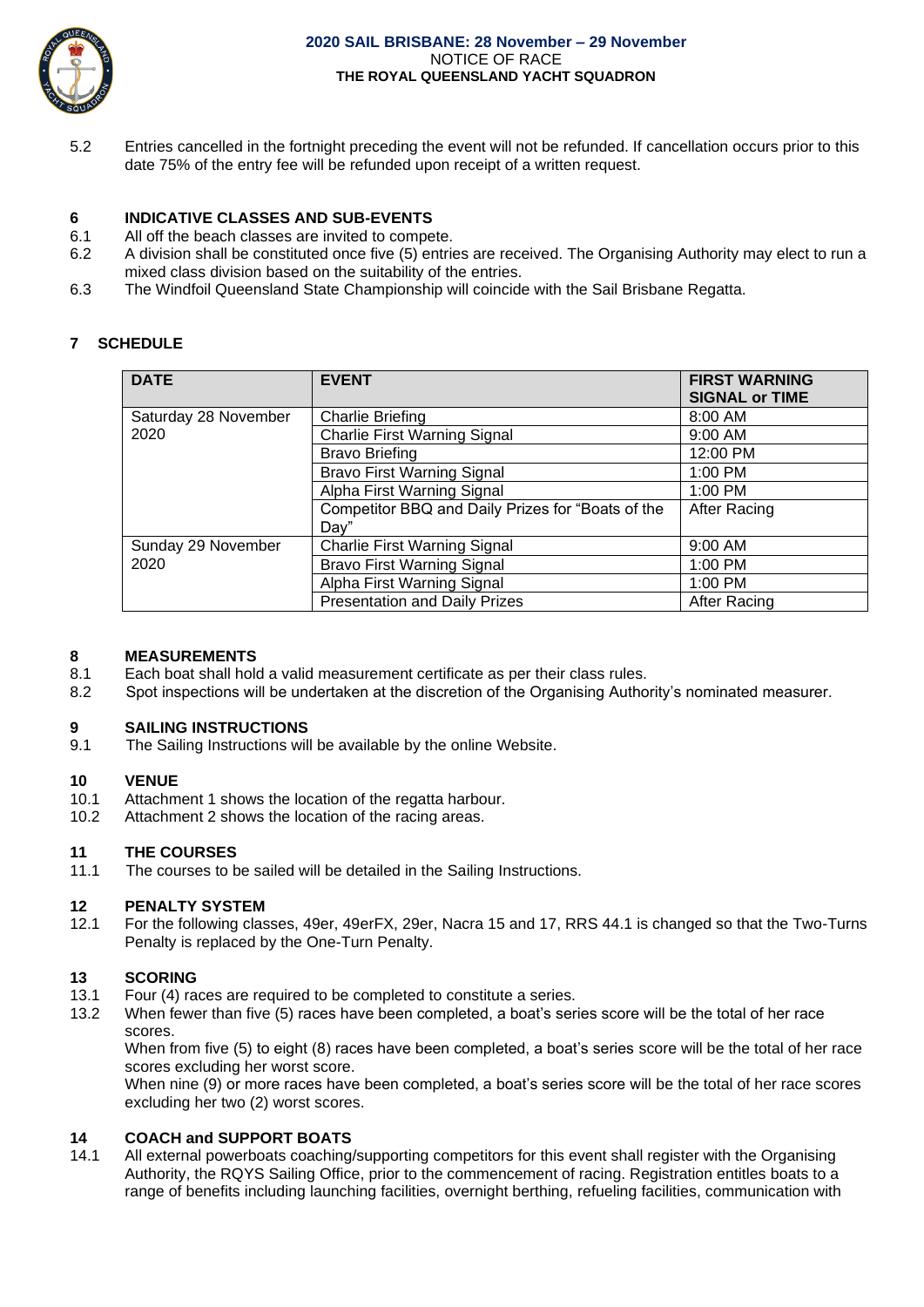

#### **2020 SAIL BRISBANE: 28 November – 29 November** NOTICE OF RACE **THE ROYAL QUEENSLAND YACHT SQUADRON**

athletes, daily hard copies of results and access to race course outside of 50m of any competitor or mark between start signal and finish of last boat, except when asked to assist by the Race Committee.

- 14.2 Registration fee per Powerboat is \$10.00, and payable on the online portal OR at the RQYS Sailing Office during Registration. Boats that do not have an identifying sticker shall pay a further \$10.00 (\$20.00 total) to receive an identifying sticker.
- 14.3 Support and spectator boats that do not register will not be permitted to launch or retrieve from RQYS premises, or berth there overnight; the Organising Authority reserves the right to remove such vessels from their premises.
- 14.4 All support/coach boats must have capability of communicating on VHF channel 72 and 16 for the duration of the regatta.

#### **15 HAUL OUT**

- 15.1 All boats will be permitted to haul out daily excluding VX Ones which must not be hauled out for the duration of the regatta without the written permission from the Race Committee.
- 15.2 VX Ones will be permitted to berth (and raft up) in the VX One Docks located to the East of the main ramp and overflow onto the Docks 1 – 4 of the VIP docks to the West of the Fuel Dock, overnight on the nights of (ADD) 27, 28 and 29 November 2020.

#### **16 RADIO COMMUNICATION**

16.1 Except in an emergency, a boat (competitor) shall neither make radio transmissions while racing nor receive radio communications not available to all boats. This restriction also applies to mobile telephones.

## **17 RIGHTS TO USE NAME AND LIKENESS**<br>17.1 By participating in an event, a competitor a

By participating in an event, a competitor automatically grants to the Organising Authority and the sponsors of the event, the right in perpetuity, to make, use and show, from time to time and at their discretion, any motion pictures, still pictures and live, taped or film television and other reproductions of him/her during the period of the competition for said event in which the competitor participated and in all material related to the said event without compensation.

#### **18 PRIZES**

- 18.1 Prizes will be awarded to  $1<sup>st</sup>$ ,  $2<sup>nd</sup>$  and  $3<sup>rd</sup>$  in each division.
- 18.2 Additional prizes may be awarded at the discretion of the Organising Authority.

#### **19 DISCLAIMER OF LIABILITY**

18.1 Competitors participate in the regatta entirely at their own risk. See RRS 4, Decision to Race. The organizing authority will not accept any liability for material damage or personal injury or death sustained in conjunction with or prior to, during, or after the regatta.

#### **20 INSURANCE**

19.1 Each participating boat shall be insured with valid third-party liability insurance with a minimum cover of AUD\$10,000,000 per incident or the equivalent.

#### **21 FURTHER INFORMATION**

20.1 For further information please contact: **RQYS Sailing Office** 07 3396 8666 or [sailing@rqys.com.au](mailto:sailing@rqys.com.au)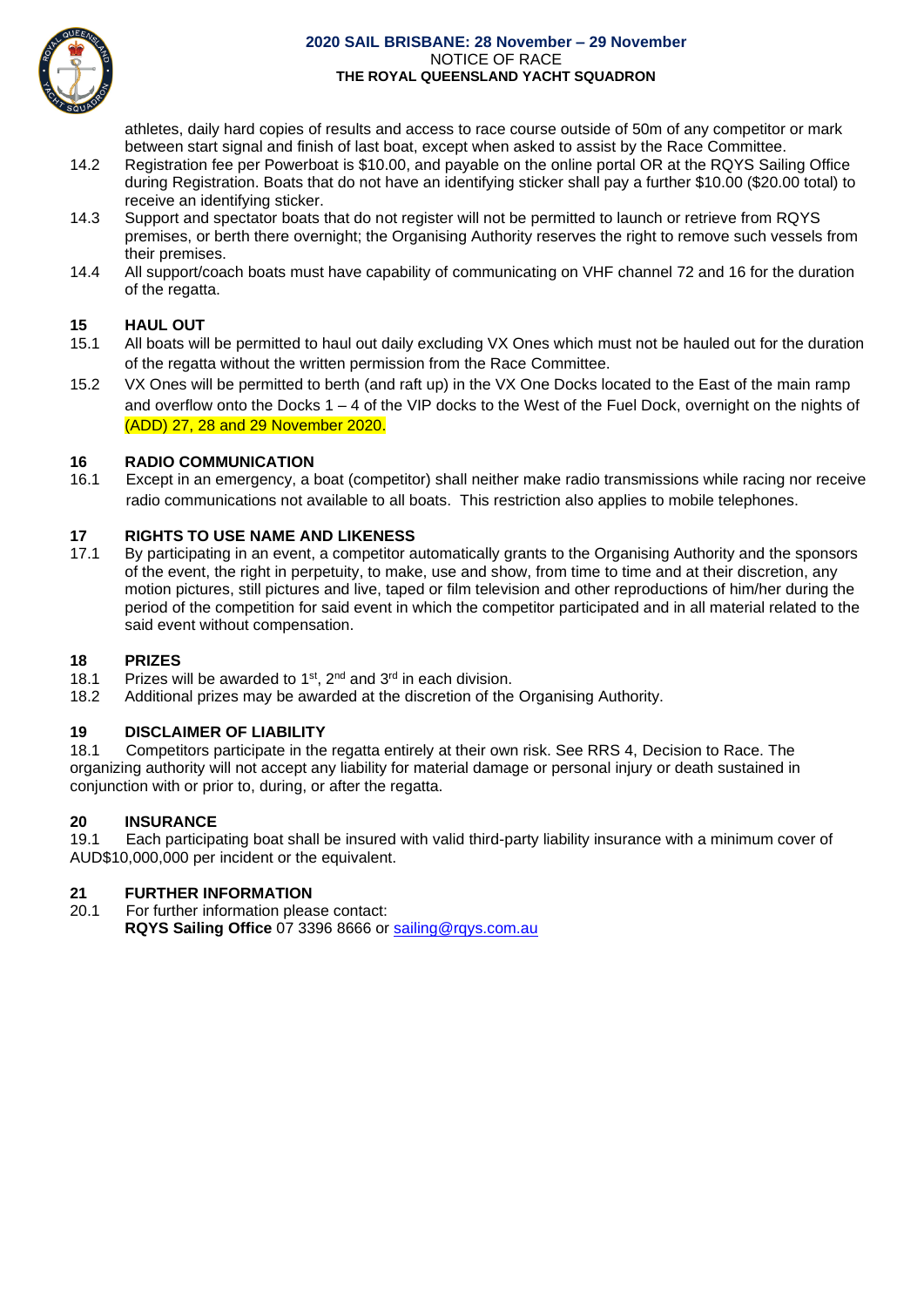

### GENERAL INFORMATION

#### **Regatta Website**

See [RQYS Website](http://www.rqys.com.au/) for Venue and Club Information View<https://www.rqys.com.au/sail-brisbane-regatta/> for Race Documents and updates

#### **Regatta Accommodation**

Ample and varied accommodation is available in the local area. Early bookings are recommended. The Manly Marina Cove Motel is located on the grounds of RQYS – [www.manlymarinacove.com](http://www.manlymarinacove.com/) The Yachting Queensland building, also within the RQYS ground, has limited dormitory style accommodation. Email [office@qldyachting.org.au](mailto:office@qldyachting.org.au) for bookings.

#### **Support and Coach Boats**

Powerboats attending the event to support participants must register through the online entry system.

**Camping** facilities will be available in the grounds of RQYS. There are also a number of camping facilities within a 15km radius of RQYS.

#### **Access to RQYS**

Pin Codes are available for club gates from the RQYS Reception for access between the hours of 7am and 7pm. To arrange access outside of this time period, please contact RQYS Reception on 07 3396 8666 during office hours.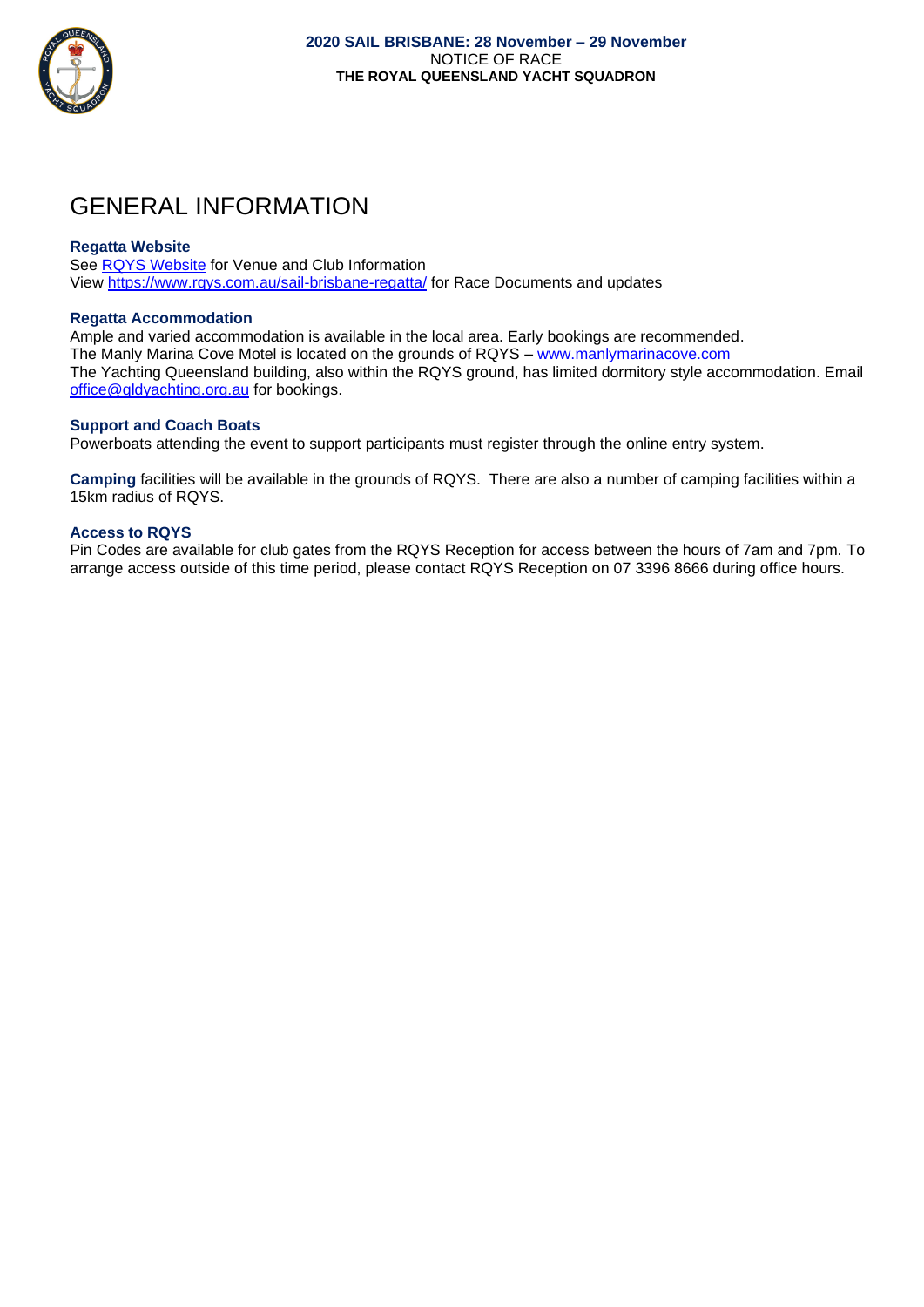

### ATTACHMENT 1 **REGATTA HARBOUR**

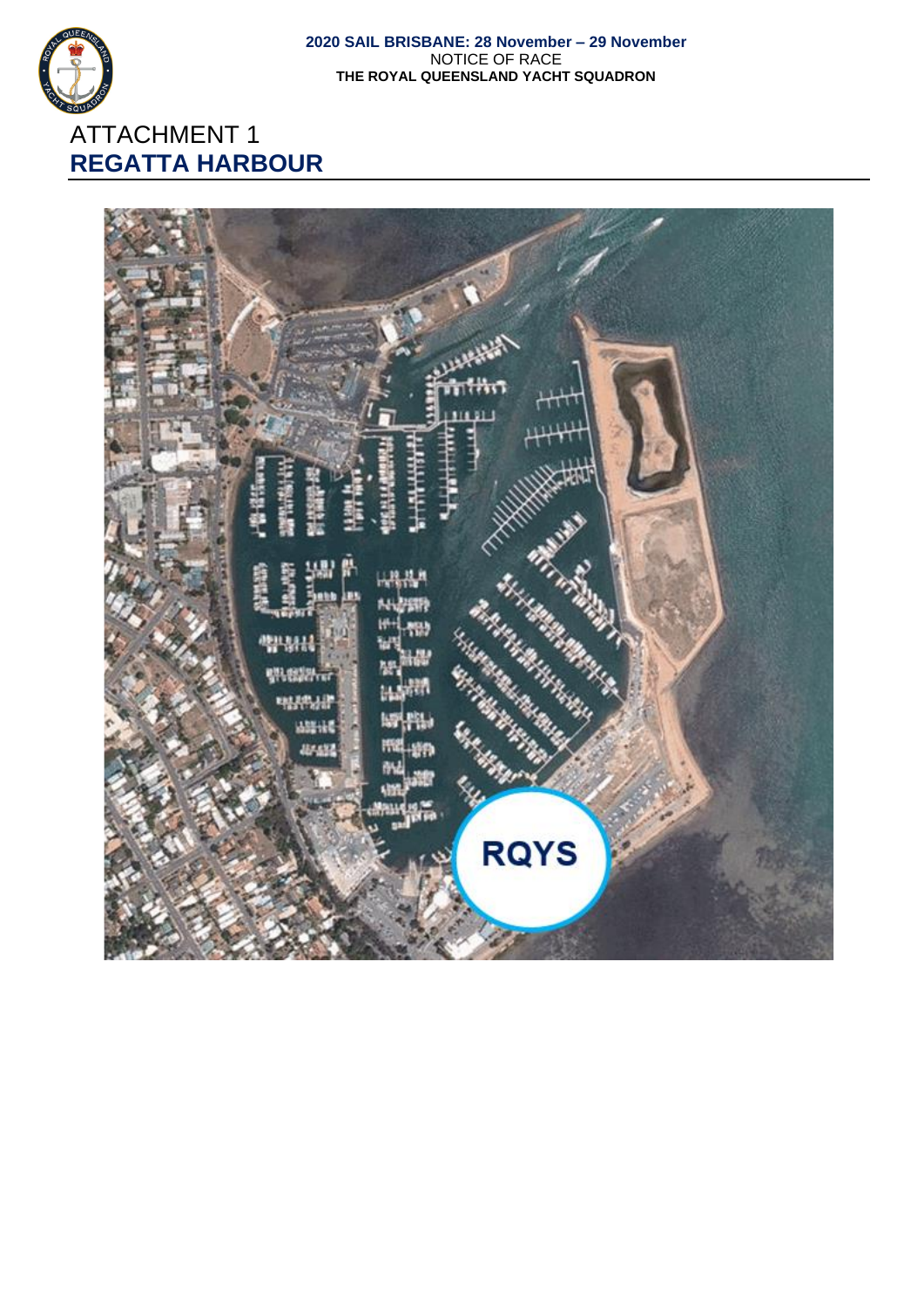

### ATTACHMENT 2 **APPROXIMATE RACING AREA**

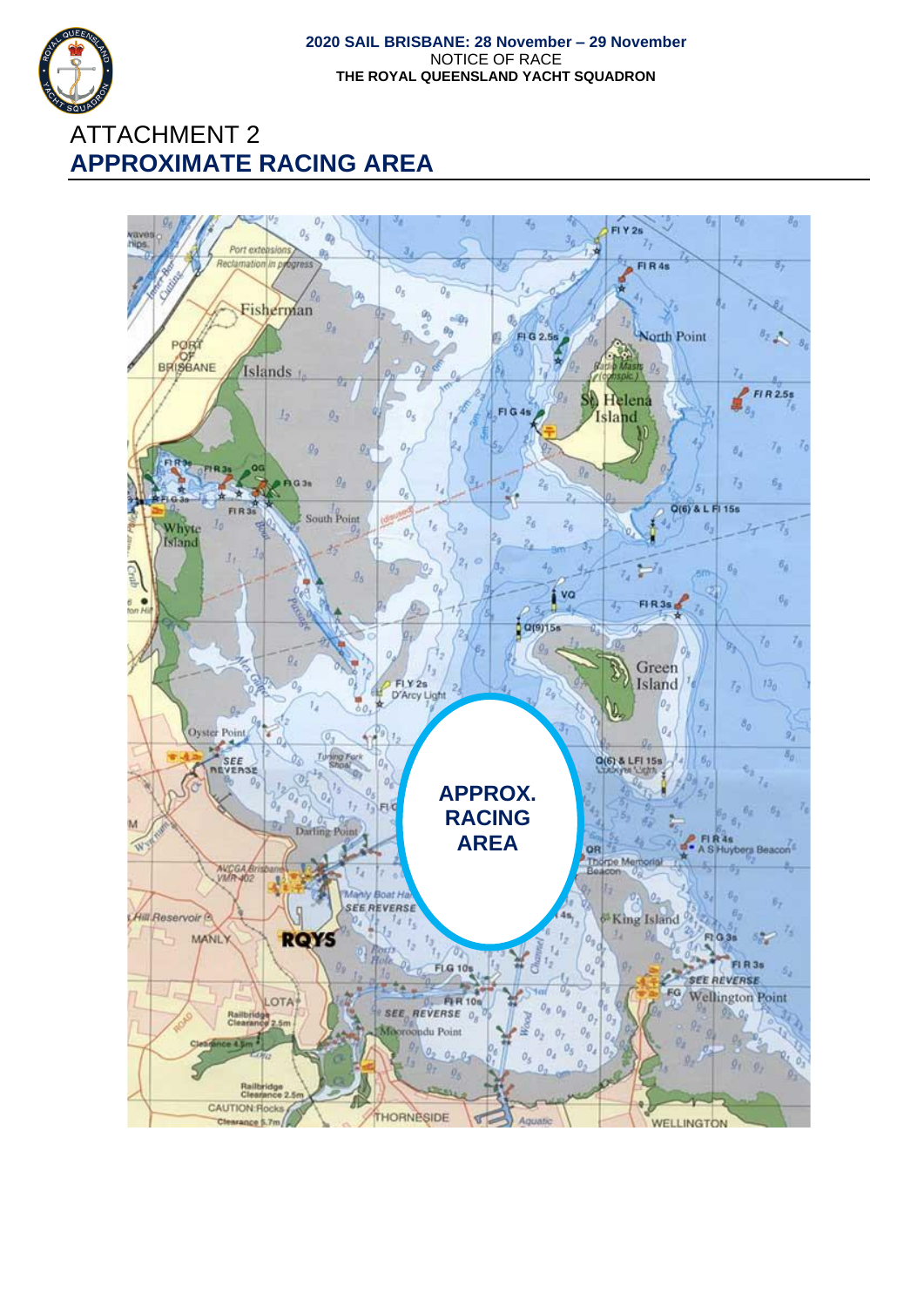

### ATTACHMENT 3 **GREEN FLEET RACING RULES**

# **Introductory Rules for Racing**

**Version 1.01 - February 2008**

#### **Some Explanations**

*Windward* and *Leeward*: The *leeward* side of your boat is the side where your mainsail lies. The *windward* side is the other side.

*Port* and *Starboard tack*: You are on *port* or *starboard tack* according to your *windward*  side.

*Advisor*: A person appointed by the race organizers to assist competitors in understanding the rules and, when appropriate, to penalize a boat.

#### **Basic Rules**

- 1. You must comply with the principles of good sportsmanship.
- 2. You must try not to collide with another boat.

#### **Rules When Boats Meet**

- 3. When you and the other boat are on opposite *tacks*, if you are on *port tack*  you must avoid the boat on *starboard tack*.
- 4. When you and the other boat are on the same *tack*, you must avoid the other boat
	- (a) if she is in front of you, or
	- (b) if she is on your *leeward* side.
- 5. After starting, when you and the other boat approach a mark or an object that both boats need to avoid, and the other boat is between you and the mark or other object, you must give her sufficient space to pass it safely on the same side. However, when the boats are on opposite tacks at a windward mark, this rule does not apply.
- 6. When the other boat is required to avoid you, if you change course, you must give the other boat an adequate opportunity to avoid you.

#### **Other Rules**

- 7. At the starting signal you must be behind the starting line.
- 8. After the starting signal, you must sail the course described by the race organizers.
- 9. You must not touch a mark of the course.

10. If you think you or another boat has broken a rule or if you are unclear about the rules at any time during the race, you must describe the incident to the *advisor* after the race. The *advisor* may then add two points to the score of any boat that has broken a rule. If the offence is serious, the *advisor* may refer the matter to the Jury who may deal with the matter as they deem suitable within the spirit of the racing rules of sailing.